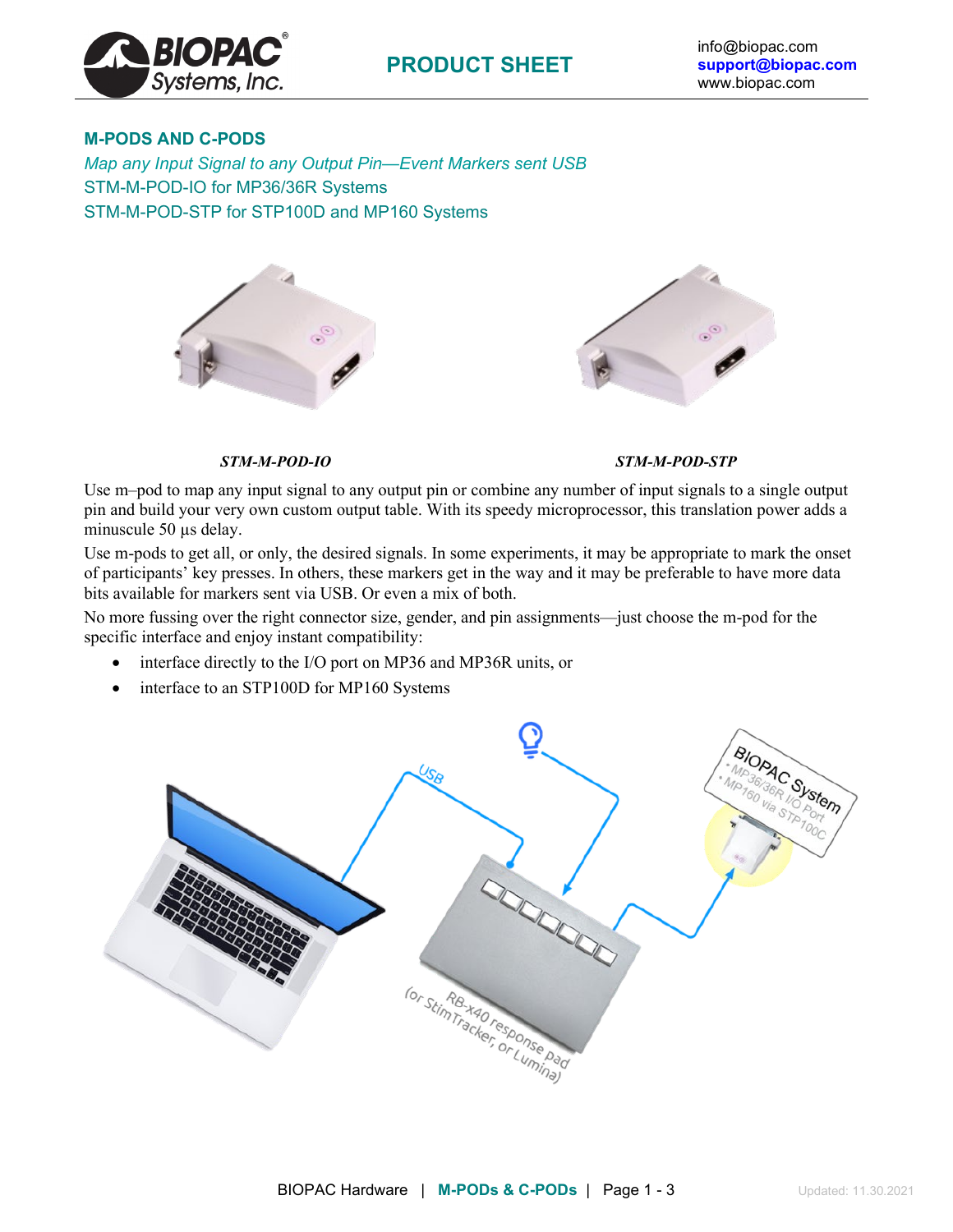

*Easily Send Event Markers from Computer to Recording Devices—Affordable Jitter-Free Precision* STM-C-POD-IO for MP36/36R Systems STM-C-POD-STP for STP100D and MP160 Systems



*STM-C-POD-IO STM-C-POD-STP*

Send event markers via USB with high precision. c-pods simplify connection & timing details and deliver guaranteed jitter-free performance.

- Asynchronous Output
- Scheduler
- Pattern Generation
- Mixed output
- 32-bit microprocessor
- Interface directly to I/O port on MP36 and MP36R units, or to an STP100D for MP160 Systems.

### **Asynchronous Output**

With traditional I/O cards, software programs used for sending pulses need to wait for the duration of the pulse before work can resume. Imagine sending a postcard to a friend and then not being able to do anything else until that postcard is delivered. It's a lot of wasted time. This is synchronous delivery.

c–pod can deliver signals asynchronously—an application sends a command that includes the pulse duration and then resumes working, e.g. to present a stimulus or look for participant response. c–pod takes care of completing the pulse delivery.

### **Scheduler**

c–pod takes the idea of asynchronous output a step further. Instead of delivering a pulse now, why not deliver it later? Better yet, why not deliver multiple pulses later?

This is a useful feature that answers the following question: when presenting a movie or sound, how can I mark certain points precisely during playback?

With the scheduling feature, it's possible to preload c–pod with a list of times for pulse delivery, the length of the pulse, and the output line(s) that it should be delivered on. A subsequent command can be sent at the onset of the movie or sound to start executing the schedule.

### **Pattern Generation**

c–pod can function as a pattern generator as well, sending periodic pulses out on a user-defined output line, or even pulses of different periods on multiple output lines. This is useful for applications requiring strobing, or where the intensity of light or a motor is controlled using pulse width modulation (PWM).

### **Mixed Output**

And more: the features described above are not mutually exclusive. For example, while a schedule is being executed on output lines 1, 2, and 3, an async pulse command can be sent at any time on the remaining lines 4 through 8.

Similarly, while a pattern is being generated on some lines, an asynchronous pulse command can be sent on the remaining lines. c–pod will not skip a beat.

### **32-Bit Microprocessor**

Inside the c-pod is a computer with a speedy 32-bit engine, humming with useful, well-polished software.